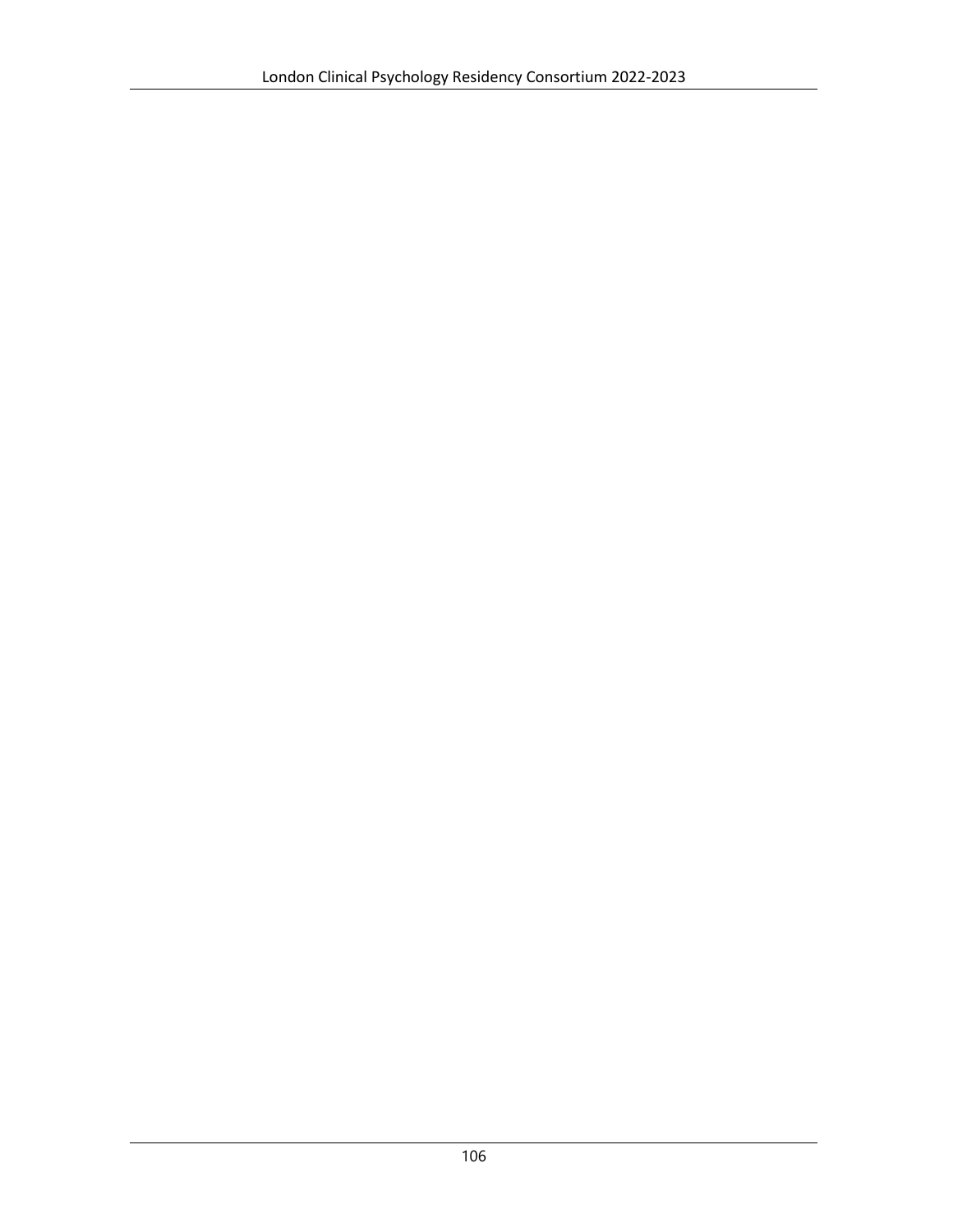## **EXAMPLES OF RECENT CONSORTIUM STAFF PUBLICATIONS AND PRESENTATIONS**

Ammari, N., Heinrichs, R., Pinnock, F., **Miles, A.A.,** & Muharib, E. (2014). Preserved, Deteriorated, and Premorbidly Impaired Patterns of Intellectual Ability in Schizophrenia. *Neuropsychology, 28 (3),* 353- 358*.*

Arévalo-Astrada, M. A., McLachlan, R. A., Suller-Marti, A., Parrent, A.G., MacDougall, K. W., Mirsattari, S. M., Diosy, D., **Hayman-Abello, B., Hayman-Abello, S., Miles, A.**, Steven, D. A. (2021). Epilepsy surgery in drug-resistant stroke-related epilepsy. *Seizure: European Journal of Epilepsy, 88*, 116-124*.*

Barrera, M., Hancock, K., Rokeach, A., Atenafu, E., **Cataudella, D.**, Punnett, A., Johnston, D., Cassidy, M., Zelcer, S., Silva, M., Jansen, P., Bartels, U., Nathan, P.C., Shama, W., Greenberg, C. (2014). Does the use of the revised Psychosocial Assessment Tool (PATrev) result in improved quality of life and reduced psychosocial risk in Canadian families with a child newly diagnosed with cancer? *Psychooncology, 23*, 165-172. doi: 10.1002/pon.3386. Epub 2013 Sep 4.

[Barrera, M.,](https://www.ncbi.nlm.nih.gov/pubmed/?term=Barrera%20M%5BAuthor%5D&cauthor=true&cauthor_uid=28124799) [Atenafu, E.G.](https://www.ncbi.nlm.nih.gov/pubmed/?term=Atenafu%20EG%5BAuthor%5D&cauthor=true&cauthor_uid=28124799), [Sung, L.](https://www.ncbi.nlm.nih.gov/pubmed/?term=Sung%20L%5BAuthor%5D&cauthor=true&cauthor_uid=28124799), [Bartels, U.,](https://www.ncbi.nlm.nih.gov/pubmed/?term=Bartels%20U%5BAuthor%5D&cauthor=true&cauthor_uid=28124799) [Schulte, F.,](https://www.ncbi.nlm.nih.gov/pubmed/?term=Schulte%20F%5BAuthor%5D&cauthor=true&cauthor_uid=28124799) [Chung, J.](https://www.ncbi.nlm.nih.gov/pubmed/?term=Chung%20J%5BAuthor%5D&cauthor=true&cauthor_uid=28124799), **[Cataudella, D.](https://www.ncbi.nlm.nih.gov/pubmed/?term=Cataudella%20D%5BAuthor%5D&cauthor=true&cauthor_uid=28124799)**, [Hancock,](https://www.ncbi.nlm.nih.gov/pubmed/?term=Hancock%20K%5BAuthor%5D&cauthor=true&cauthor_uid=28124799)  [K.,](https://www.ncbi.nlm.nih.gov/pubmed/?term=Hancock%20K%5BAuthor%5D&cauthor=true&cauthor_uid=28124799) [Janzen, L](https://www.ncbi.nlm.nih.gov/pubmed/?term=Janzen%20L%5BAuthor%5D&cauthor=true&cauthor_uid=28124799)**.**, [Saleh, A.](https://www.ncbi.nlm.nih.gov/pubmed/?term=Saleh%20A%5BAuthor%5D&cauthor=true&cauthor_uid=28124799), [Strother, D.,](https://www.ncbi.nlm.nih.gov/pubmed/?term=Strother%20D%5BAuthor%5D&cauthor=true&cauthor_uid=28124799) **[Downie A.](https://www.ncbi.nlm.nih.gov/pubmed/?term=Downie%20A%5BAuthor%5D&cauthor=true&cauthor_uid=28124799)**, [Zelcer, S.](https://www.ncbi.nlm.nih.gov/pubmed/?term=Zelcer%20S%5BAuthor%5D&cauthor=true&cauthor_uid=28124799), [Hukin, J.,](https://www.ncbi.nlm.nih.gov/pubmed/?term=Hukin%20J%5BAuthor%5D&cauthor=true&cauthor_uid=28124799) & [McConnell. D.](https://www.ncbi.nlm.nih.gov/pubmed/?term=McConnell%20D%5BAuthor%5D&cauthor=true&cauthor_uid=28124799) (2017). A randomized control intervention trial to improve social skills and quality of life in pediatric brain tumor survivors. *Psycho-Oncology.* [https://doi.org/10.1002/pon.438](https://doi.org/10.1002/pon.4385)

Barrera, M., Atenafu, E.G., Schulte, F. Bartels, U., Sung, L, Janzen, L., Chung, J., **Cataudella, D**., Hancock, K., Saleh, A., Strother, D., McConnell, D., **Downie, A**., Hukin, J., & Zelcer, S. (2017). Determinants of social competence in pediatric brain tumor survivors who participated in an intervention study. *Support Care Cancer* (2017). doi:10.1007/s00520-017-3708-6

Barrera M., Atenafu E.G., Schulte F., Bartels, U., Sung, L., Janzen, L., Chung, J., **Cataudella, D**., Hancock, K., Saleh, A., Strother, D., McConnell, D., **Downie, A**., Hukin, J., & Zelcer, S. (2017). Determinants of quality of life outcomes for survivors of pediatric brain tumors. *Pediatric Blood & Cancer*. doi.org/10.1002/pbc.26481

Butt, P., White-Campbell, M., Canham, S., Dowsett Johnston, A., Indome, E.O., **Purcell, B**., Tung, J., & Van Bussel, L. (2020). Canadian guidelines on alcohol use disorder among older adults. *Canadian Geriatric Journal, 23(1),* 143-148.

Castelli Dransart, D. A., Lapierre, S., Erlangsen, A., Canetto, S. S., **Heisel, M. J**., et al. (2021). A systematic review of older adults' request for or attitude toward euthanasia or assisted suicide: Recommendations for future research. *Aging & Mental Health, 25 (3)*, 420-430.

**Cataudella, D.,** Morley, T.E., Nesin, A., Fernandez, C.V., Johnston, D.L., Sung, L., & Zelcer, S. (2014). Development of a quality of life instrument for children with advanced cancer: the pediatric advanced care quality of life scale (PAC-QoL). *Pediatric Blood & Cancer, 61*, 1840-1845. doi: 10.1002/pbc.25115.

Chen, S., Hahn, C., **Eichstedt, J. A.,** Collins, K. A., Singh, D., Cawthorpe, D., Sukhera, J., & Hall, P. (Nov. 2014). *Prioritizing Patients Waiting for Children's Mental Health Services*. Poster presentation at the Annual Child and Adolescent Psychiatry Research Half Day, Department of Psychiatry, Schulich School of Medicine, Western University, London, ON.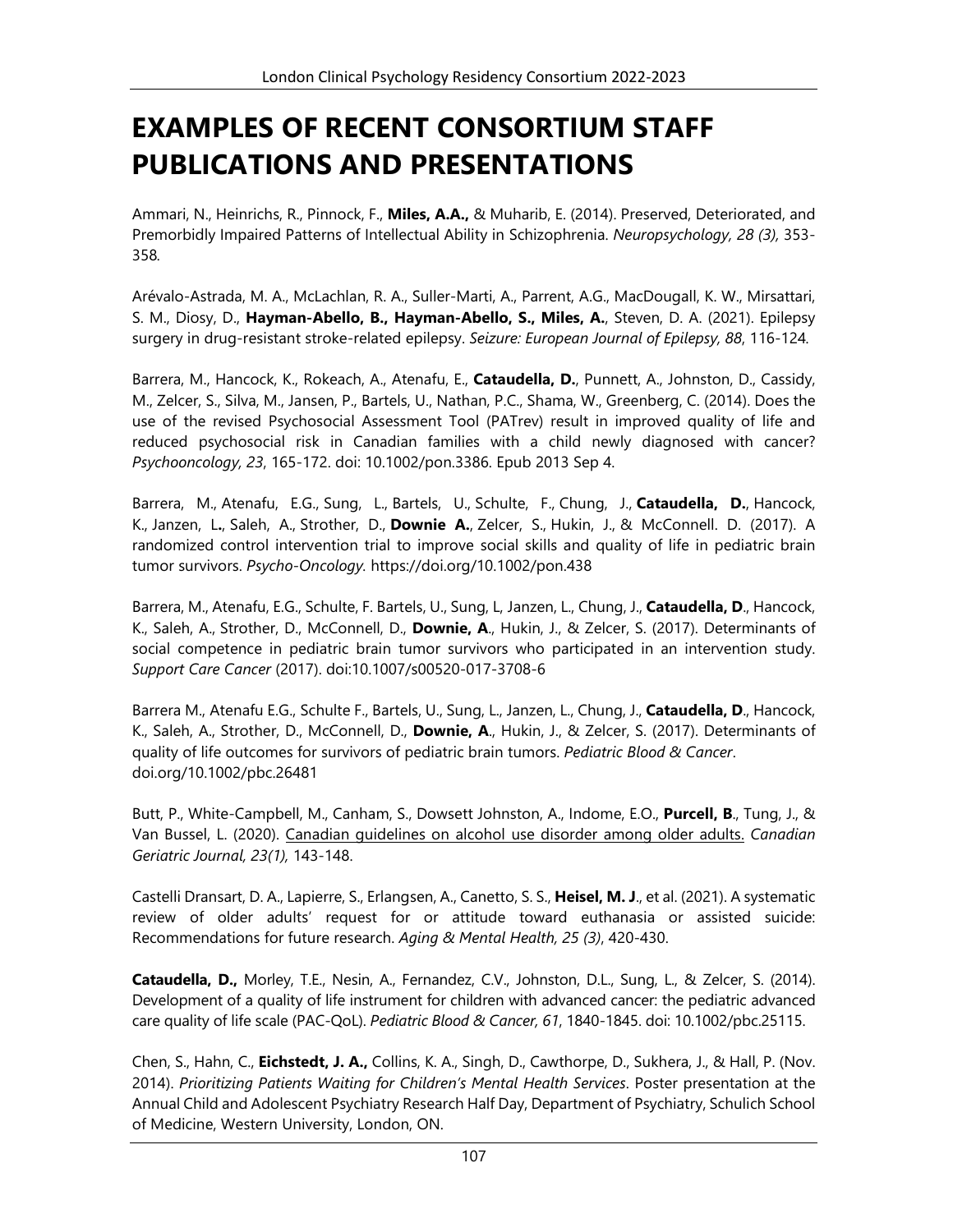**Chiarella, S. S.,** & Poulin-Dubois, D. (2018). "Are you really sad?" Infants show selectivity in their behaviours towards an unconventional emoter. *Infancy, 23*(3), DOI: 10.1111/infa.12230

Chovaz, C.J., **Rennison, V.L.A**, & Chorostecki, D.O. (2019). The validity of the test of memory malingering (TOMM) with deaf individuals, *The Clinical Neuropsychologist*, DOI: [10.1080/13854046.2019.1696408](https://doi.org/10.1080/13854046.2019.1696408)

Clark, D. A., & **Guyitt, B. D.** (2016). Schema theory in depression. In A. Wells & P. Fischer (Eds.), *Treating depression: MCT, CBT and third wave therapies* (pp. 117-143). Chichester, West Sussex: Wiley & Sons.

Cramer, K., **Ross, C**., Orr, E. S. & Marcoccia, A. (2012). Evaluating the construct validity of MyPsychLab as a measure of psychology mastery. *Creative Education, 3*, 293-295.

deRibaupierre, S., Wang, A., & **Hayman-Abello, S.** (2012). Language mapping in temporal lobe epilepsy in children: Special considerations. *Epilepsy Research and Treatment,* Article ID 837036, 11 pages.

**den Dunnen, W**., Stewart, S. L., Currie, M., Willits, E., & Baiden, P. (2013). Predictors of out-of-home placement following residential treatment. *Children and Youth Services Review*, 35(3), 518-524.

Desjardins, L., Barrera, M., Chung, .J, **Cataudella, D**., Janzen, L., Bartels, U., **Downie. A.**, & Fairclough, D. (2019). Are We Friends? Best Friend Nominations in Pediatric Brain Tumor Survivors and Associated Factors. *Supportive Care in Cancer* https://doi.org/10.1007/s00520-019-04706-3..

Desjardins, L., Solomon, A., Janzen, L., Bartels, U., Schulte, F., Chung, J., **Cataudella, D., Downie, A.**, & Barrera, M. (2018). Executive functions and social skills in pediatric brain tumor survivors. *Applied Neuropsychology: Child*, DOI: 10.1080/21622965.2018.1522589

Dozois, D. J. A., **Eichstedt, J.,** Collins, K. A., Phoenix, L., & Harris, K. (2012). Core beliefs, self-perception, and cognitive organization in depressed adolescents. I*nternational Journal of Cognitive Therapy, 5,* 99-112.

Duckworth, M. P., & **Iezzi, T.** (2018). Motor vehicle collisions and their consequences – Part II: Predictors of impairment and disability. *Psychological Injury and Law, 11*(3), 288-306. doi:10.1007/s12207-018-9344-x

Duckworth, M. P., **Iezzi, T**., & Carlson, G. (2018). Meeting the care needs of patients with multiple chronic conditions. In M. P. Duckworth & W. T. O'Donohue (Eds.), *Behavioral medicine and integrated care: Efficient delivery of the most effective treatments* (pp. 195-228). New York, NY: Springer Publishing.

Duckworth, M. P., **Iezzi, T**., & Carlson, G. C. (2018). Stepped care for chronic pain in integrated care settings. W. T. O'Donohue & A. Margakis (Eds.), *Principle-based stepped care and brief psychotherapy for integrated care settings* (pp. 129-142)*.* New York, NY: Springer Press.

**Eichstedt, J. A.,** Collins, K. A., Phoenix, E., Haensal, H., & Dozois, D. J. A. (2014). The management of childhood anxiety in Ontario's public mental health system. *Canadian Psychology, 55(2)*, 90-100.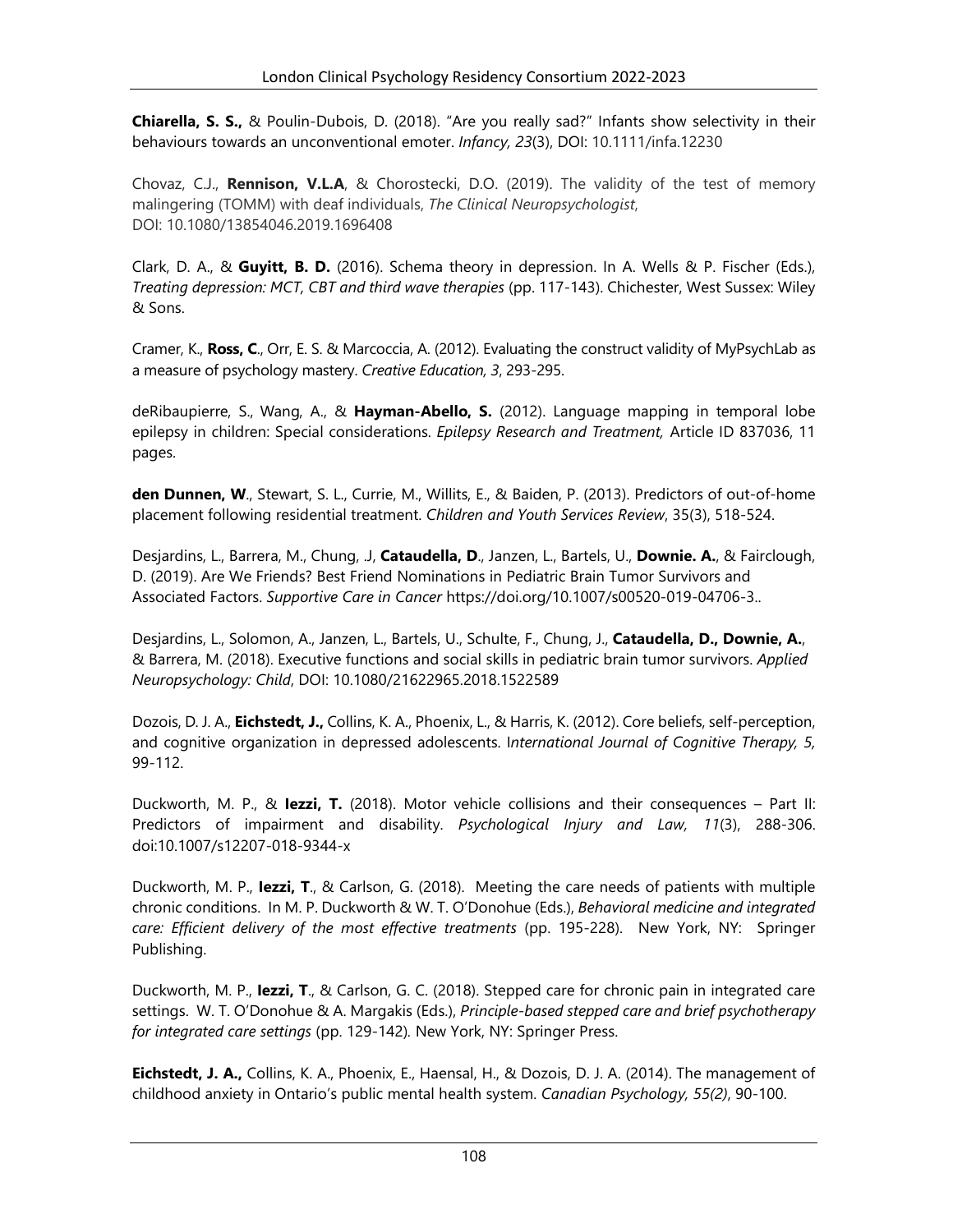**Eichstedt, J. A.,** & Collins, K. A. (2014). *Prioritizing Patients Waiting for Children's Mental Health Services: Implementation and Evaluation of a Standardized Triage Tool*. Presentation as part of the seminar series of the Children's Health Research Institute (CHRI).

Eynan, R., Shah, R., **Heisel, M.J.**, Eden, D., Jhirad, R., & Links, P.S. (2019). Last words: Are there differences in psychosocial and clinical antecedents among suicide decedents who leave e-notes, paper notes, or no note? *Suicide and Life-Threatening Behavior, 49(5),* 1379-1394. doi: 10.1111/sltb.12514

**Fazakas-DeHoog, L. L**., Rnic, K., & Dozois, D. A. (2017). A cognitive distortions and deficits model of suicide ideation. *European Journal of Psychology, 13(2)*, 178-193. doi.org/10.5964/ejop.v13i2.1238

Fisman, S., **Eichstedt, J**., Davidson, B., Collins, K., et al. (Sept. 2017). *The Development and Initial Validation of the Brief Adolescent Suicide Ideation Scale (BASIS).* Poster presentation at the Annual conference of the Canadian Academy of Child and Adolescent Psychiatry (CACAP). Ottawa, Ontario.

Flett, G.L., & **Heisel, M.J.** (2020). Aging and feeling valued versus expendable during the COVID-19 pandemic and beyond: A review and commentary of why mattering is fundamental to the health and well-being of older adults. *International Journal of Mental Health and Addiction.* doi.org/10.1007/s11469-020-00339-4

Forchuk, C., Fisman, S., Reiss, J. P., Collins, K., **Eichstedt, J.**, Rudnick, A., Isaranuwatchai, W., Hoch, J. S., Wang, X., Lizotte, D., Macpherson, S., & Booth, R. (2020). Improving Access and Mental Health for Youth Through Virtual Models of Care. *The Impact of Digital Technologies on Public Health in Developed and Developing Countries: 18th International Conference, ICOST 2020, Hammamet, Tunisia, June 24–26, 2020, Proceedings, 12157*, 210–220. https://doi.org/10.1007/978-3-030-51517-1\_17

Forchuk, C., Reis, J., **Eichstedt, J.,** Singh, D., Collins, K., Rudnick, A., Walsh, J., Ethridge, P., Kutcher, S., & Fisman, S. (2016). The Youth-Mental Health Engagement Network: An exploratory pilot study of a smartphone and computer-based personal health record for youth experiencing depressive symptoms. *International Journal of Mental Health, 45 (3),* 205-222.

**Frewen, P. A.,** Hargraves, H., DePierro, J., D'Andrea, W., & Flodrowski, L. (2016). Meditation Breath Attention Scores (MBAS): Development and evaluation of an internet-based assessment of focused attention during meditation practice. *Psychological Assessment, 28 (7)*, 830-840.

**Frewen, P**., Hegadoren, K., Coupland, N., Rowe, B., Neufeld, R., Lanius, R. (2015). Trauma-related Altered States of Consciousness (TRASC) and Functional Impairment I: Prospective Study in Acutely Traumatized Persons. *Journal of Trauma and Dissociation, 16(5)*, 500-519.

**Frewen, P.,** Rogers, N., Flodrowski, L., & Lanius, R. (2015). Mindfulness and Metta-based Trauma Therapy (MMTT): Initial development and proof-of-concept of an internet resource. *Mindfulness, 6 (6)*, 1322-1334*.*

Forchuk, C., Kutcher, S., Fisman, S., **Eichstedt, J**., Capretz, M., Hoch, J., Rudnick, A., Collins, K., Singh, D., Reiss, J. (2014). *Youth-Mental Health Engagement Network*. Second Meeting on Patient Reported Outcomes and Person Centered Care in Mental Health - Diagnosis, prevention and treatment in mental health: effectiveness and comparative effectiveness, American Association for the Advancement of Science (AAAs). Washington, DC.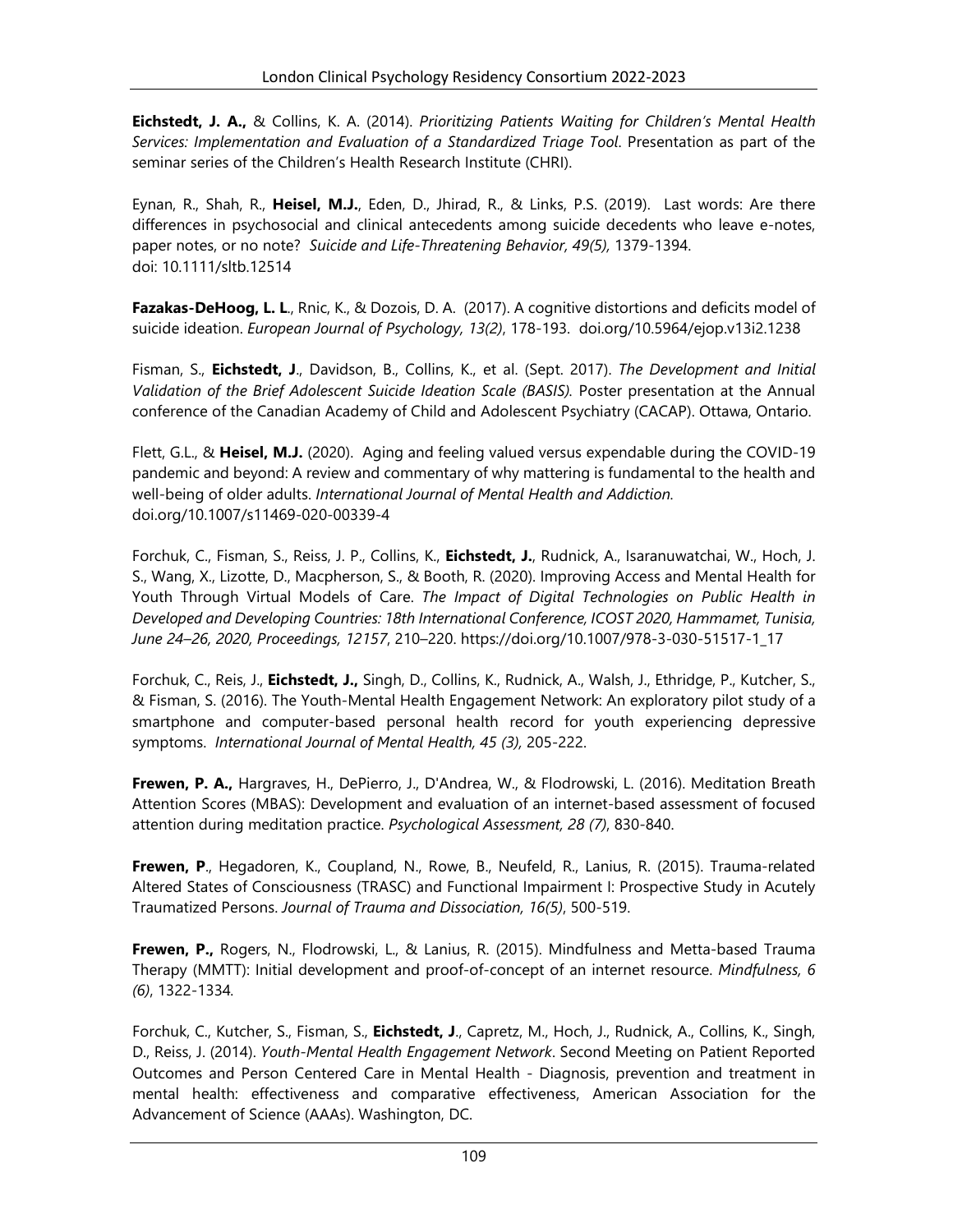**Getty, H**. (2015). *The Challenge of Anxiety in the Treatment of Chronic Pain and Disability.*  Presentation at Pain Management Program, St. Joseph's Health Care: London. London, ON.

**Grace, G.M.,** Orange, J.B., Rowe, A., Findlater, K., Freedman, M., & Strong, M. J. (2011). Neuropsychological functioning in PLS: A comparison with ALS. *Canadian Journal of Neurological Sciences,* 38, 88-97.

Grace, S. L., **Prior, P. L.**, Mamataz, T., Hartley, T., Oh, P., & Suskin, N. (2021). Cardiac rehabilitation component attendance, and impact of intervening clinical events, as well as disease severity and risk factor burden. *Journal of Cardiopulmonary Rehabilitation and Prevention*. 41 (1), 40-45.

**Heisel, M.J.**, and the Meaning-Centered Men's Group Project Team (Moore, S., Flett, G.L., Norman, R.M.G., Links, P.S., Eynan, R., O'Rourke, N., Sarma, S., Fairlie, P., Wilson, K., Farrell, B., Grunau, M., Olson, R., & Conn, D.; 2020). Meaning-Centered Men's Groups: Initial findings of an intervention to enhance resiliency and reduce suicide risk in men facing retirement. *Clinical Gerontologist, 43*, 76- 94

Hop Wo, N. K., **Guyitt, B.**, & Owen, R. (2015). Cognitive behavioral therapy as a treatment for electroconvulsive therapy phobia: Case report and review of literature. *Journal of ECT, 31(4),* 273-276.

Hunter T.A., Medved, M.I., Hiebert-Murphy, D., Brockmeier, J., Sareen, J., Thakrar, S., & Logsetty, S. (2013). Putting on your face to face the world: Women's narratives of burn injury. *Burns, 39 (8)*, 1588– 1598.

**Huyder, V.**, Nilsen, E. S., & Bacso, S. A. (2017). The relationship between children's executive functioning, theory of mind, and verbal skills with their own and others' behavior in a cooperative context: Changes in relations from early to middle school age. *Infant and Child Development, 26*.

**Iezzi, T.,** & Duckworth, M. P. (Eds.). (2018). Motor vehicle collisions and their wide-ranging consequences [Special issue]. *Psychological Injury and Law*, *11*(3), 199-306.

**Iezzi, T**., & Duckworth, M. P. (2018). Psycholegal assessment of co-occurring chronic pain and schizophrenia in the MVC context: An analysis of causation using two case examples. *Psychological Injury and Law, 10(4),* 330-340. doi: 10.1007/s12207-017-9306-6

**Iezzi, T**., Duckworth, M. P., & Turk, D. (2018). Behavioral health and chronic pain. In M. P. Duckworth & W. T. O'Donohue (Eds.), *Behavioral Medicine and Integrated care: Efficient delivery of the most effective treatments* (pp. 341-363). New York, NY: Springer Publishing.

Iverson, G. L., Brooks, B. L., & **Ashton Rennison, V.L.** (2014). Minimal gender differences on the CNS Vital Signs computerized neurocognitive battery. *Applied Neuropsychology: Adult, 21* (1), 36-42.

**Jordan, P. L.** & Morton, J. B. (2012). Attention and the development of anxiety disorders: The importance of disentangling reactive and regulatory components of attention. In J. A. Burack & N. A. Fox (Eds.), *Cognitive neuroscience, development, and psychopathology* (pp. 71-97)*.* Oxford University Press.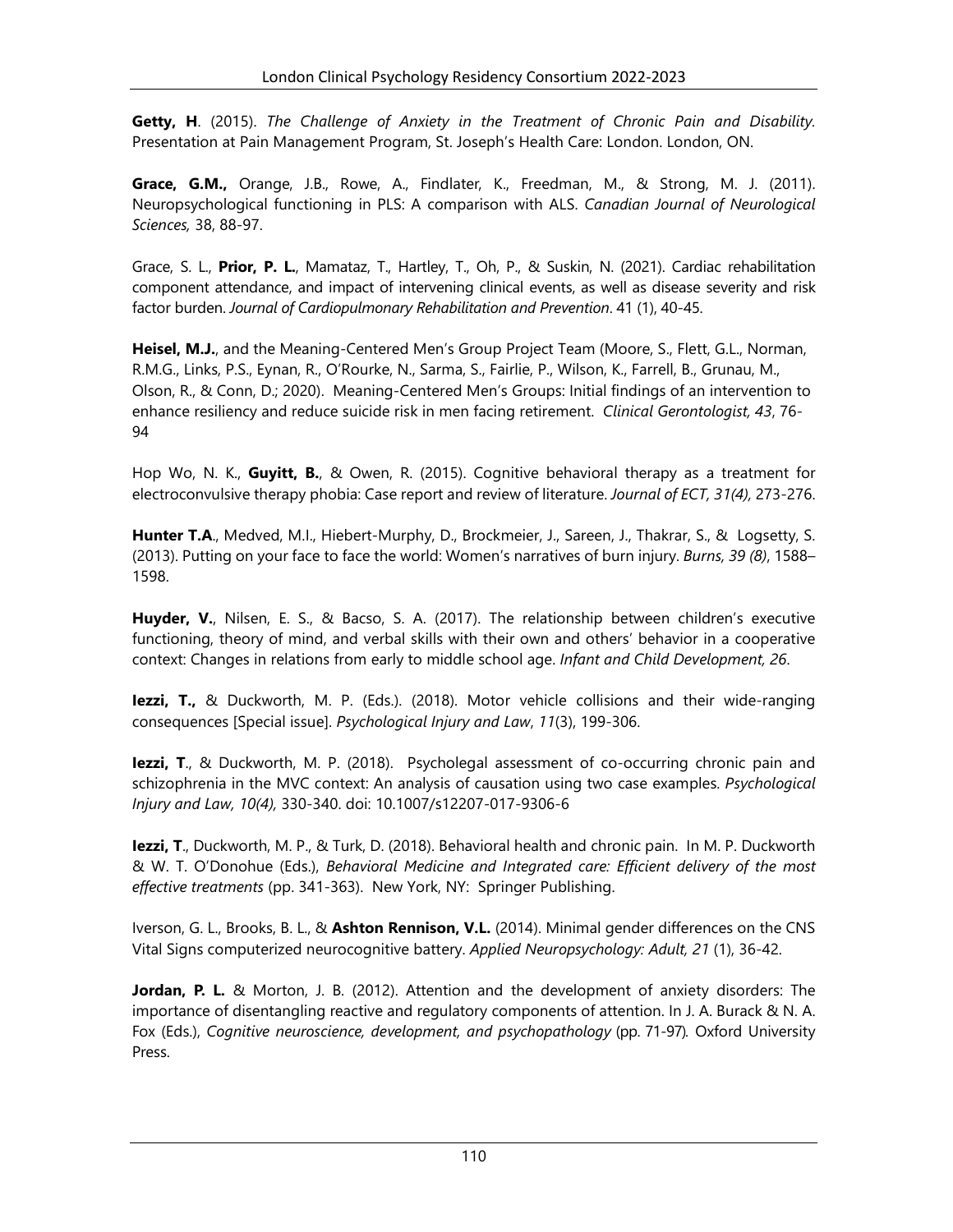**Jordan, P. L.** & Morton, J. B. (2012). Perseveration and the status of 3-year-olds' knowledge in a cardsorting task: evidence from studies involving congruent flankers. *Journal of Experimental Child Psychology, 111,* 52-64.

[Keilland, E.,](http://www.ncbi.nlm.nih.gov/pubmed/?term=Keilland%20E%5BAuthor%5D&cauthor=true&cauthor_uid=27014580) [Rupar, C.A.,](http://www.ncbi.nlm.nih.gov/pubmed/?term=Rupar%20CA%5BAuthor%5D&cauthor=true&cauthor_uid=27014580) [Prasad,](http://www.ncbi.nlm.nih.gov/pubmed/?term=Prasad%20AN%5BAuthor%5D&cauthor=true&cauthor_uid=27014580) A.N., [Tay, K.Y.,](http://www.ncbi.nlm.nih.gov/pubmed/?term=Tay%20KY%5BAuthor%5D&cauthor=true&cauthor_uid=27014580) **[Downie,](http://www.ncbi.nlm.nih.gov/pubmed/?term=Downie%20A%5BAuthor%5D&cauthor=true&cauthor_uid=27014580) A**., & [Prasad,](http://www.ncbi.nlm.nih.gov/pubmed/?term=Prasad%20C%5BAuthor%5D&cauthor=true&cauthor_uid=27014580) C. (2016). The expanding phenotype of MELAS caused by the m.3291T>C mutation in the MT-TL1 gene. *Molecular Genetics and Metabolism Reports, 6*: 64-69.

**Khan, M.**, & Sharma, V. (2015). Post-partum depressive episodes and bipolar disorder. *The Lancet*, *385*, 771-772.

**Klinck, A.M.** (2009, April). S*upporting the education of children with cancer.* Paper presented at the Annual Conference of the Canadian Association of Psychosocial Oncology: Survivorship: transitions and transformations. Vancouver, BC.

Kolla, N. J., vanderMaas, M., Toplak, M. E., Erickson, P. G., Mann, R. E., Seeley, J. and **Vingilis, E.** (2016) Adult Attention Deficit Hyperactivity Disorder symptom profiles and concurrent problems with alcohol and cannabis: Sex differences in a representative, population survey. *BMC Psychiatry* 16:50

Lazosky, A.J., Young, G.B., **Zirul, S**., & Phillips, R. (2010) Quality of life following septic illness. *Journal of Critical Care. 25 (3)*, 406-412

Legros A., Modolo J., **Dubois S.,** Thomas A. W. (October 2012). Human exposure to power-line frequency magnetic fields of up to 50 milliTesla: where is the threshold for an acute neurophysiological effect? Invited presentation to the 7th International Workshop on Biological Effects of EMF, University of Malta.

**LeMarquand, D.G.,** Hoaken, P.N.S., Benkelfat, C., & Pihl, R.O. (2008). Biochemical factors in aggression and violence. In L. Kurtz (Ed.), *Encyclopedia of violence, peace and conflict* (2nd ed., pp. 174-188). San Diego, CA: Elsevier Press.

Levis, B., Hudson, M., Knafo, R., Baron, M., Nielson, W.R., **Hill, M.L.,** & Thombs, B.D. (2012). Rates and correlates of sexual activity and impairment among women with systemic sclerosis. *Arthritis Care & Research, 64,* 340-350.

Limotai, C., McLachlan R. S., **Hayman-Abello, S., Hayman-Abello, B.,** Brown, S., Bihari, F., Mirsattari S. (2012). R*eorganization of memory circuits in temporal lobe epilepsy.* Poster presented at Canadian Neurological Sciences Federation Annual Meeting, June 6-8 2012, Ottawa.

Mackay-Lyons, M., Bilinger S., Eng J., Dromerick A., Giacomantonio N., Hafer-Macko C., Macko R., Nguyen E., **Prior P.,** Reid R., Suskin N., Ada T., Thornton M., & Unsworth, K. (2019). Aerobic Exercise Recommendations to Optimize Best Practices In Care after Stroke: AEROBICS 2019 Update. Clinical Practice Guideline. *Physical Therapy, 100*(1), 149-156. DOI: 10.1093/ptj/pzz153

Martin, C.B., Mirsattari, S.M., Pruessner, J.C., Burneo, J.G., **Hayman-Abello, B.A**., & Köhler, S. (2019) Relationship between déjà vu experiences and recognition-memory impairments in temporallobe epilepsy, *Memory*, DOI: 10.1080/09658211.2019.1643891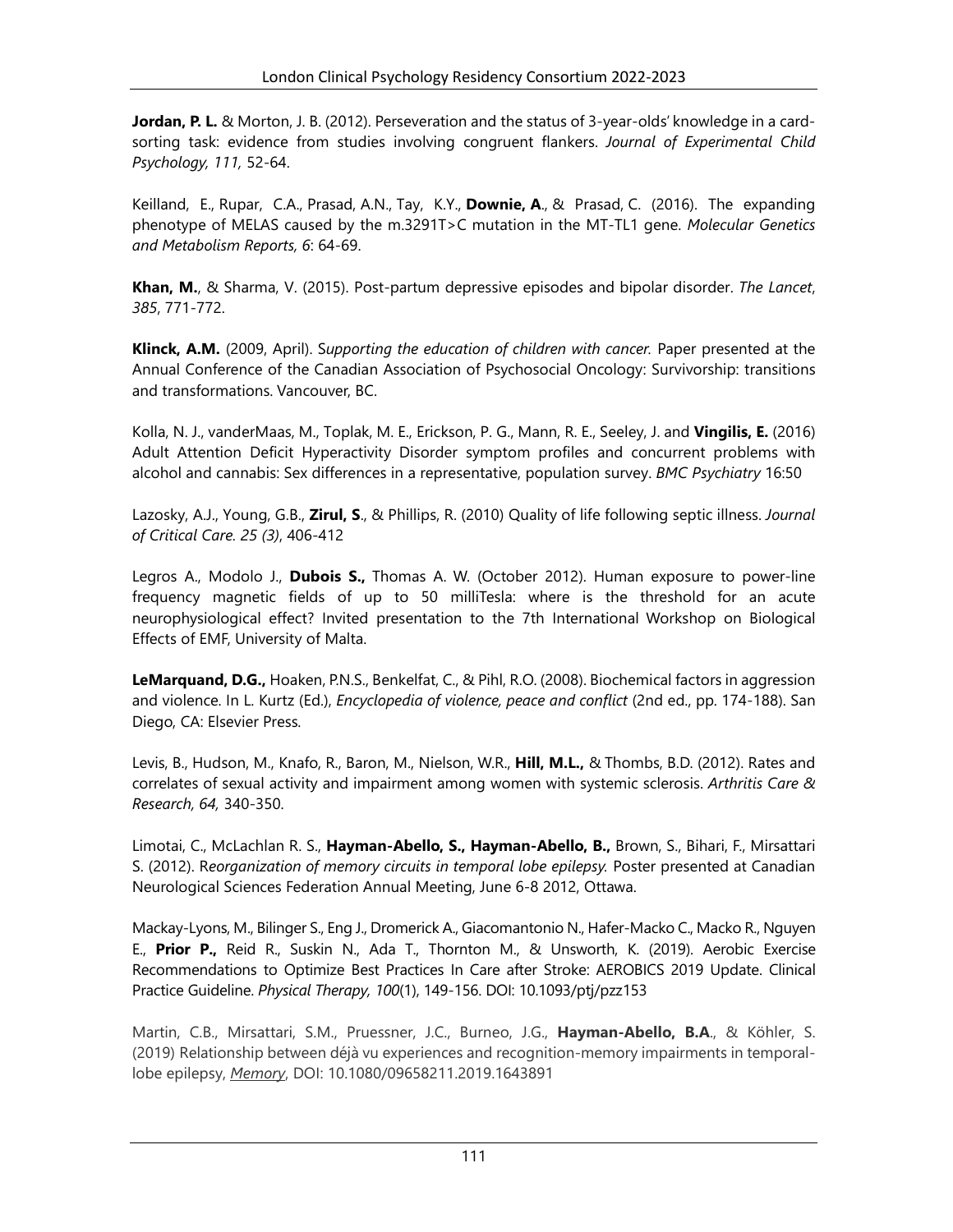Massot-Tarrus, A., Mousavi, S.R., Dove, C., **Hayman-Abell0, S.**, **Hayman-Abello, B.**, Derry, P. A., Diosy, D.C., McLachlan, R. S., Burneo, J.G., Steven, D.A., & Mirsattari, S.M. (2016). Coprolalia as a manifestation of epileptic seizures. *Epilepsy & Behavior*, 60, 99-106.

Massot-Tarrus, A., White, K. P., Mousavi, S. R., **Hayman-Abello, S., Hayman-Abello, B.**, Mirsattari, S. M. (2020). Concordance between fMRI and Wada test for memory lateralization in temporal lobe epilepsy: A meta-analysis and systemic review. *Epilepsy and Behavior, 107*. doi.org/10.1016/j.yebeh.2020.107065

**McHale, N**., Clark, D.A., & Tramonte, L. (2015). Does optimism moderate mood repair? A daily diary study. *Motivation and Emotion, 49*, 409-419.

Mehta, S., **Orenczuk, S.**, Hansen, K., Aubut, J., Hitzig, S., Legassic, M., Teasell, R., (2011). For the SCIRE Research Team. An evidence based review of the effectiveness of cognitive behavioral therapy for psychosocial issues post spinal cord injury. *Rehabilitation Psychology, 56,* 15-25.

Mehta., S., Rice, D., McIntyre, A., **Getty, H**., Shapiro, A.P., Morley-Forster, P., Sequeira, K., & Teasell, R. W. (2016). Identification and characterization of unique subgroups of chronic pain patients with dispositional personality traits. *Pain Research and Management, Vol 2016*, http://dx.doi.org/10.1155/2016/6954896.

Mikail, S.F., & **Nicholson, I.R.** (2019). The National Summit on the Future of Professional Psychology Training: Overview and recommendations. *Canadian Psychology, 60***,** 228-241.

Miller, J., Modolo, J., Robertson, J.R., Corbacio, M., **Dubois, S.,** Goulet, D., Lambrozo, J., Plante, M., Souques, M., Prato, F.S., Thomas, A.W., & Legros, A. (2010, June). *Effects of a 60 Hz magnetic field exposure on human brain activity during a mental rotation task as measured by fMRI.* Poster presented at the 32nd Annual Conference of the Bioelectromagnetics Society, Seoul, South Korea.

Mistry, D., Zhu, J., Tremblay, P., Wekerle, C., Lanius, R., Jetly, R., & **Frewen, P**. (2020). Meditating in virtual reality: Proof-of-concept intervention for posttraumatic stress. *Psychological trauma: theory, research, practice and policy,* 12(8), 847–858.

Montour-Proulx, I., **Downie, A.,** Guger, S., Cairney, E., Greenberg, M., & Mandel, K. (2012, February). *Effects of Triple Intrathecal Therapy on Working Memory Functioning in Survivors of Acute Lymphoblastic Leukemia: Preliminary Results from a Canadian Multi-Centre Study.* Final Program, 40th Annual Meeting International Neuropsychological Society, Montréal, PQ.

Moran, G., Bailey, H.N., **Gleason, K.,** DeOliveira, C.A., & Pederson, D.R. (2008). Exploring the mind behind unresolved attachment: Lessons from and for attachment-based interventions with infants and their traumatized mothers. In H. Steele and M. Steele (Eds.) *Clinical applications of the Adult Attachment Interview* (pp. 371-398). New York, NY: Guilford Press.

Morrow, S., Barr, J., Manara, M., & **Ulch, S**. (2014). Risk of mood changes with high dose corticosteroid treatment for demyelinating event in Multiple Sclerosis. Poster presented at the 66th Annual Convention of the American Academy of Neurology, Philadelphia, PA.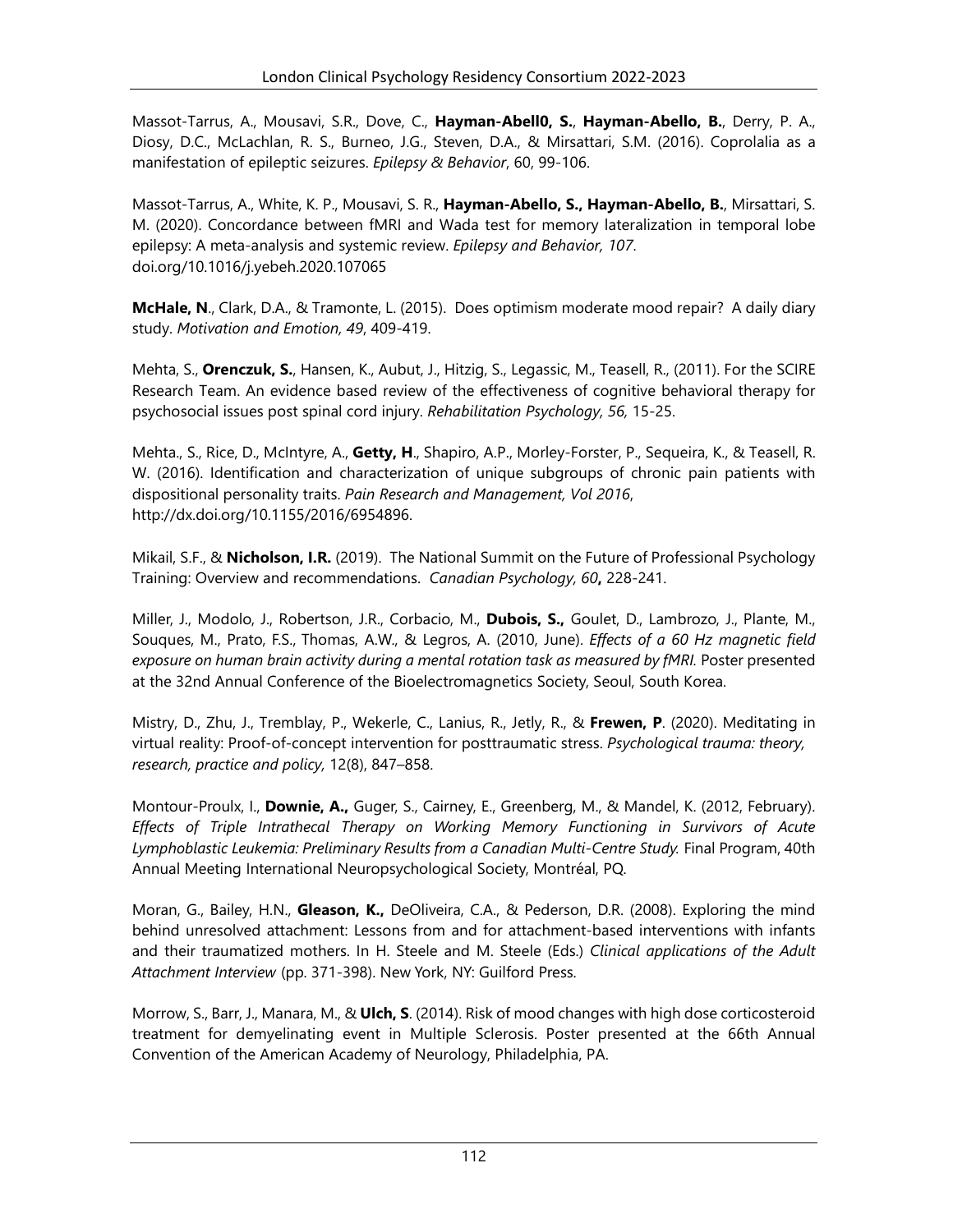Morrow, S. A., Barr, J., Rosehart, H. & **Ulch, S**. (2015). Depression and hypomania symptoms are associated with high dose corticosteroids treatment for MS relapses. *Journal of Affective Disorders, 987*, 142-146.

Murphy, M.J., **Grace, G.M.,** Tartaglia, M.C., Orange, J.B., Chen, X., Rowe, A., Findlater, K., Kozak, R.I., Freedman, M., Lee, T-Y., & Strong, M.J. (2012). Widespread cerebral haemodynamics disturbances occur early in amyotrophic lateral sclerosis. *Amyotrophic Lateral Sclerosis, 13,* 202-209.

Nicholson, A.A., Harricharan, S., Densmore, M., Neufeld, R.W.J., Ros, T., McKinnon, M.C., **Frewen,, P.A.**, Théberge, J., Jetly, R., Pedlar, D., Lanius, R.A. (2020). Classifying Heterogeneous Presentations of PTSD via the Default Mode, Central Executive, and Salience Networks with Machine Learning. *NeuroImage: Clinical.* 2020 Apr 22;27:102262 doi: 10.1016/j.nicl.2020.102262. PMID: 32446241

Orr, E. S., **Ross, C**. & Orr, R. R. (2012). Clinical differences between factions in online gaming: The vulnerable side of evil. *Computers and Human Behavior, 28(2)*, 739-743.

Poulin-Dubois, D., Hastings, P., **Chiarella, S. S**., Geangu, E., Hauf, P., Ruel, A., Johnson, A. (2018). The eyes know it: Toddlers' visual scanning of faces is predicted by their theory of mind skills. *PLOS ONE 13* (12)*.* <https://doi.org/10.1371/journal.pone.0208524>

**Prior, P.**, Xue, Y., Ali, A., Suskin, N., & Skanes, A. (2017). Psychological factors associated with selfreported symptom burden, quality of life and health care usage among paroxysmal atrial fibrillation patients. *Canadian Journal of Cardiology*, 33 (10, supp), p. S58-59, abstract 100.

**Prior, P. L.,** Hachinski, V., Chan, R., Unsworth. K,, Mytka. S., Harnadek, M., O'Callaghan, C., & Suskin, N. (2017). Comprehensive cardiac rehabilitation for secondary prevention after transient ischemic attack or mild stroke. Psychological profile and outcomes. *Journal of Cardiopulmonary Rehabilitation*, 37 (6), 428-436.

**Prior, P. L.** & Suskin, N. (2018). Exercise for stroke prevention. *Stroke and Vascular Neurology*  2018;3:e000155.doi:10.1136/svn-2018-000155

**Purcell, B**.**, Heisel, M.J.,** Speice, J., Franus, N., Conwell, Y., & Duberstein, P.R. (2012). Family connectedness moderates the association between living alone and suicide ideation in a clinical sample of adults 50 years and older. *The American Journal of Geriatric Psychiatry, 20*, 717-723.

Reid, G.J., Stewart, S.L., Barwick, M., Carter, J., Leschied, A., Neufeld, R. W. J., St. Pierre, J., Tobon, J., **Vingilis, E**., & Zaric, G. (2019). Predicting patterns of service utilization within children's mental health agencies. *BMC Health Services Research*, *19* (993), 1-14.

Reid, G. J., Stewart, S. L., Barwick, M., Cunningham, C., Carter, J., Evans, B., Leschied, A., Neufeld, R., St. Pierre, J., Tobon, J., **Vingilis, E**., & Zaric, G. (2021) Exploring patterns of service utilization within children's mental health agencies. *Journal of Child and Family Studies, 30*, 556-574. DOI 10.1007/s10826-020-01859-2

Rizek, P., Cheung, C., McLachlan, R.S., **Hayman-Abello, B**., Lee, D.H., Hammod, R.R., & Mirsattari, S.M. (2014). Childhood-onset nonprogressive chronic encephalitis. *Epilepsy & Behavior, 31*, 85-90.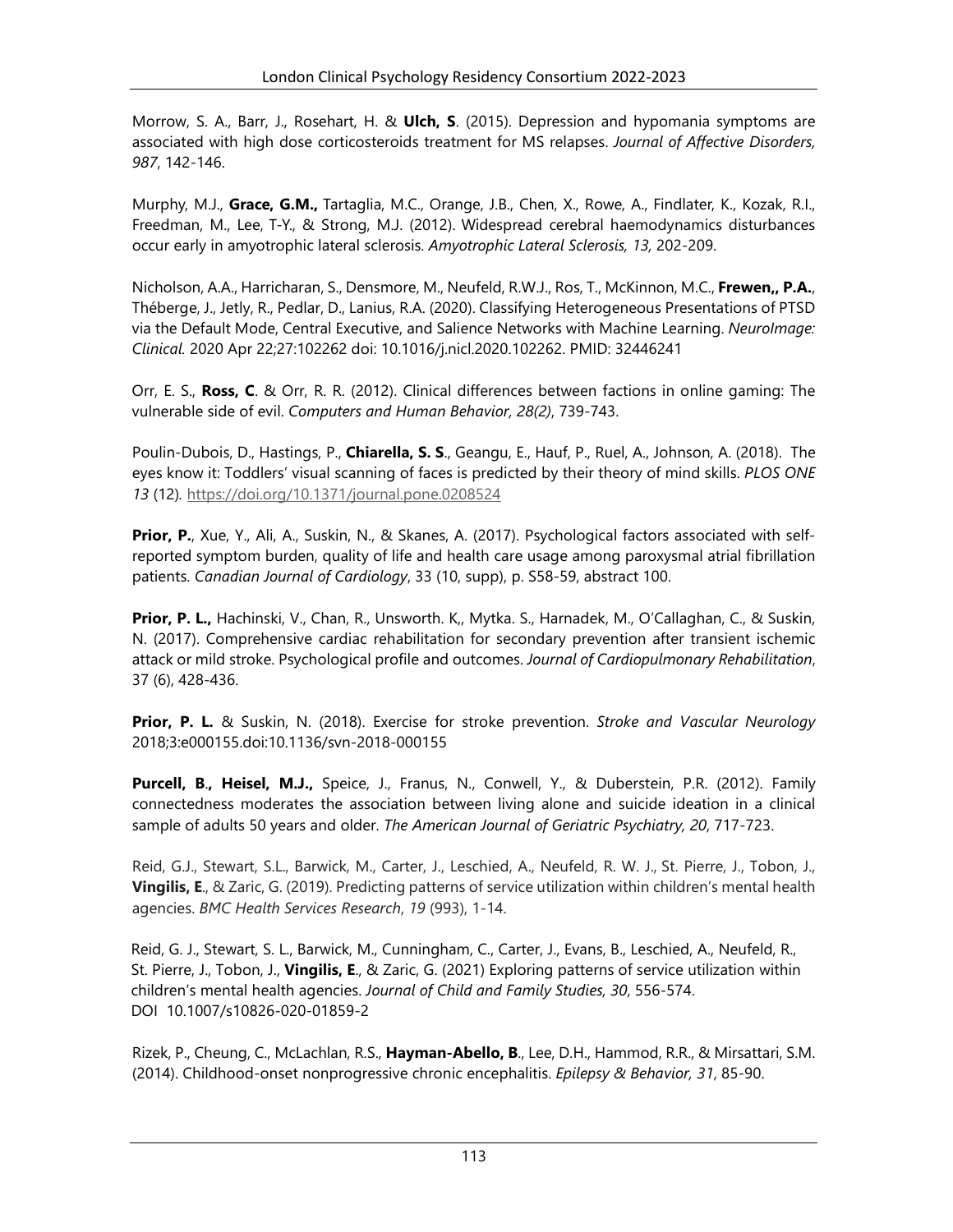[Roncadin,](http://www.ncbi.nlm.nih.gov/pubmed/?term=Roncadin%20C%5BAuthor%5D&cauthor=true&cauthor_uid=25545182) C., [Hitzler, J.](http://www.ncbi.nlm.nih.gov/pubmed/?term=Hitzler%20J%5BAuthor%5D&cauthor=true&cauthor_uid=25545182), **[Downie, A.](http://www.ncbi.nlm.nih.gov/pubmed/?term=Downie%20A%5BAuthor%5D&cauthor=true&cauthor_uid=25545182)**, [Montour-Proulx, I.,](http://www.ncbi.nlm.nih.gov/pubmed/?term=Montour-Proulx%20I%5BAuthor%5D&cauthor=true&cauthor_uid=25545182) [Alyman, C.,](http://www.ncbi.nlm.nih.gov/pubmed/?term=Alyman%20C%5BAuthor%5D&cauthor=true&cauthor_uid=25545182) [Cairney, E.,](http://www.ncbi.nlm.nih.gov/pubmed/?term=Cairney%20E%5BAuthor%5D&cauthor=true&cauthor_uid=25545182) & [Spiegler, B.J.](http://www.ncbi.nlm.nih.gov/pubmed/?term=Spiegler%20BJ%5BAuthor%5D&cauthor=true&cauthor_uid=25545182) (2015) Neuropsychological late effects of treatment for acute leukemia in children with Down syndrome. *[Pediatric Blood and Cancer](http://www.ncbi.nlm.nih.gov/pubmed/?term=roncadin+and+down+syndrome)***,** *62*(5), 85-89.

Roth, M. (2020). Practice implications and clinical observations: Virtual care for a military/Veteran population during the COVID-19 pandemic. *Journal of Military, Veteran, and Family Health, 6:S2,* 91- 94.

**Roth, M**. & McIntyre-Smith, A. (2015). *Evidence-based treatment and Special Considerations for Military-related PTSD*. Workshop presented at the Ontario Psychological Association's 68th Annual Conference, Toronto, ON.

**Roth, M**., St. Cyr, K., Levine, A., King, L., & Richardson, D. (2016). Do DSM-5 changes to PTSD symptom cluster criteria alter the frequency of probable PTSD when screening treatment-seeking Canadian Forces members and Veterans? *Journal of Military, Veteran, and Family Health,* 2(2), 37-42

Ruel, A., **Chiarella, S. S.,** Crivello, C., & Poulin-Dubois, D. (2019). Concurrent validity of the Modified Checklist for Autism in Toddlers (M-CHAT): Socio-cognitive and verbal skills in 18-month-old infants. *Journal of Autism and Developmental Disorders.* DOI: https://doi.org/10.1007/s10803-020-04379-6

Salisbury, T., Ruddell, M.E., **Balsom, R**., & Hoaken, P. (2016). Adventure-Based counseling: Promoting positive interpersonal behaviour in a forensic psychiatric sample – a pilot study. *Research Insights, 13,* 2-9.

Salmon, A., **Hayman-Abello, B.**, Connolly, B., & McLachlan, R. (2014). Temporal lobectomy with delayed amnesia following a new lesion on the other side. *Canadian Journal of Neurological Science. 41*, 220-225.

Schraeder, K. E. Barwick, M. Cairney, J., Carter, J., Kurdyak, P., Neufeld, R. W. J., St. Pierre, J., Stewart, S. L., Tobon, J., **Vingilis, E.**, Zaric, G. & Reid, G. J. (2021) Re-accessing mental health care after age 18: A longitudinal cohort study of youth involved with community-based child and youth mental health agencies in Ontario. *Journal of the Canadian Academy of Child and Adolescent Psychiatry, 30* (1): 12– 24.

Sinyor, M., Kiss, A., Williams, M., Zaheer, R., Pirkis, J., **Heisel, M. J**., et al. (2020). Changes in suicide reporting quality and deaths in Ontario following publication of national media guidelines. *Crisis: The Journal of Crisis Intervention and Suicide Prevention*, http://dx.doi.org/10.1027/0227-5910/a000737

Soros, P., **Harnadek, M**., Blake, T., Hachinski, V., Chan, R. (2015). "Executive Dysfunction in Patients with Transient Ischemic Attack and Minor Stroke ." *Journal of the Neurological Sciences*, 354, 17- 20.

Stevenson, R. A., **Segers. M.**, Ncube, B.L., Black, K. R., Bebko, J. M., Ferber, S., Barense, M. D. (2018). The cascading influence of low-level multisensory processing on speech perception in Autism. *Autism,* 22(5), 609-624*.*

Suskin, N., Shariff, S., Garg, A., Reid, J., Unsworth, K., **Prior, P. L.,** & Alter, D. (2019). Importance of completing hybrid cardiac rehabilitation for long-term outcomes: A real-world evaluation. *Journal of Clinical Medicine*, 8(3), 290; https://doi.org/10.3390/jcm8030290